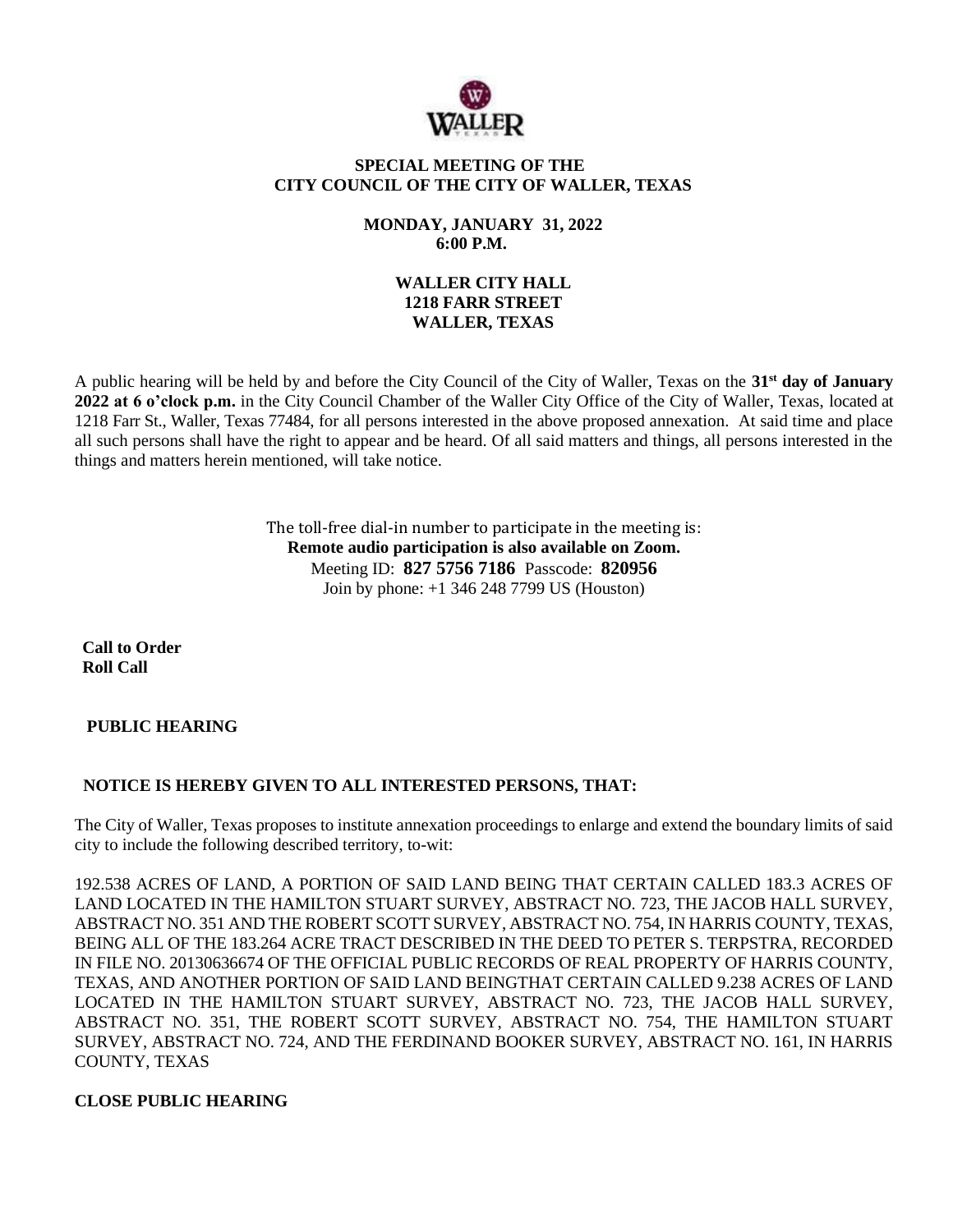#### **REGULAR AGENDA ITEMS**

1. Discussion and possible action on:

AN ORDINANCE GRANTING THE REQUEST FOR ANNEXATION OF A CERTAIN TRACT OF LAND BEING 195.538 ACRES OF THAT CERTAIN CALLED 183.3 ACRES OF LAND LOCATED IN THE HAMILTON STUART SURVEY, ABSTRACT NO. 723, THE JACOB HALL SURVEY, ABSTRACT NO. 351 AND THE ROBERT SCOTT SURVEY, ABSTRACT NO. 754, HARRIS COUNTY, TEXAS, BEING ALL OF THE 183.264 ACRE TRACT DESCRIBED IN THE DEED TO PETER S. TERPSTRA, RECORDED IN FILE NO. 20130636674, OFFICIAL PUBLIC RECORDS OF REAL PROPERTY OF HARRIS COUNTY, TEXAS, SAME BEING A PORTION OF THAT CERTAIN CALLED 9.238 ACRES OF LAND LOCATED IN THE HAMILTON STUART SURVEY, ABSTRACT NO. 723, THE JACOB HALL SURVEY, ABSTRACT NO. 351 AND THE ROBERT SCOTT SURVEY, ABSTRACT NO. 754, HAMILTON SURVEY, ABSTRACT NO. 724, AND THE FERDINAND BOOKER SURVEY, ABSTRACT NO. 161, HARRIS COUNTY, TEXAS TO BE KNOWN AS "HARRIS COUNTY MUNICIPAL UTILITY DISTRICT NO. 554"; PROVIDING FOR THE EXTENSION OF CERTAIN BOUNDARY LIMITS OF THE CITY OF WALLER, TEXAS TO INCLUDE SAID TRACT; PROVIDING FOR SEVERABILITY; AND MAKING FINDINGS AND PROVISIONS RELATIVE TO THE SUBJECT.

- 2. Discussion and possible action to approve: AN ORDINANCE OF THE CITY OF WALLER, TEXAS CONSENTING TO AND GRANTING A PETITION FOR THE CREATION OF HARRIS COUNTY MUNICIPAL UTILITY DISTRICT NO. 554; A MUNICIPAL UTILITY DISTRICT WITHIN THE BOUNDARIES OF THE CITY OF WALLER, TEXAS; REPEALING ALL ORDINANCES OR PARTS OF ORDINANCES IN CONFLICT HEREWITH; PROVIDING FOR SEVERABILITY; AND PROVIDING AN EFFECTIVE DATE.
- 3. Discussion and possible action to approve: A RESOLUTION OF THE CITY COUNCIL OF THE CITY OF WALLER, TEXAS, APPROVING THE FIRST AMENDED AND RESTATED UTILITY AGREEMENT BETWEEN THE CITY OF WALLER, TEXAS AND HARRIS COUNTY MUNICIPAL UTILITY DISTRICT NO. 554.
- 4. Discussion and possible action to approve: A RESOLUTION OF THE CITY COUNCIL OF THE CITY OF WALLER, TEXAS, APPROVING THE DEVELOPMENT AGREEMENT BETWEEN THE CITY OF WALLER, TEXAS AND HARRIS COUNTY MUNICIPAL UTILITY DISTRICT NO. 554
- 5. Discussion and possible action to approve: AN ORDINANCE AMENDING SECTION 46-2 "LOCATION OF MANUFACTURED HOME" TO ALLOW FOR THE LOCATION OF ONE (1) HUD-CODE MANUFACTURED HOME WITHIN A MUNICIPAL UTILITY DISTRICT FOR A 12 MONTH PERIOD IN CONNECTION WITH THE HOLDING OF AN ELECTION TO CONFIRM THE DISTRICT; REPEALING ALL ORDINANCES OR PARTS OF ORDINANCES IN CONFLICT HEREWITH; PROVIDING FOR SEVERABILITY; PROVIDING FOR A PENALTY IN AN AMOUNT NOT TO EXCEED \$2,000 FOR A VIOLATION OF THIS ORDINANCE; AND PROVIDING AN EFFECTIVE DATE.